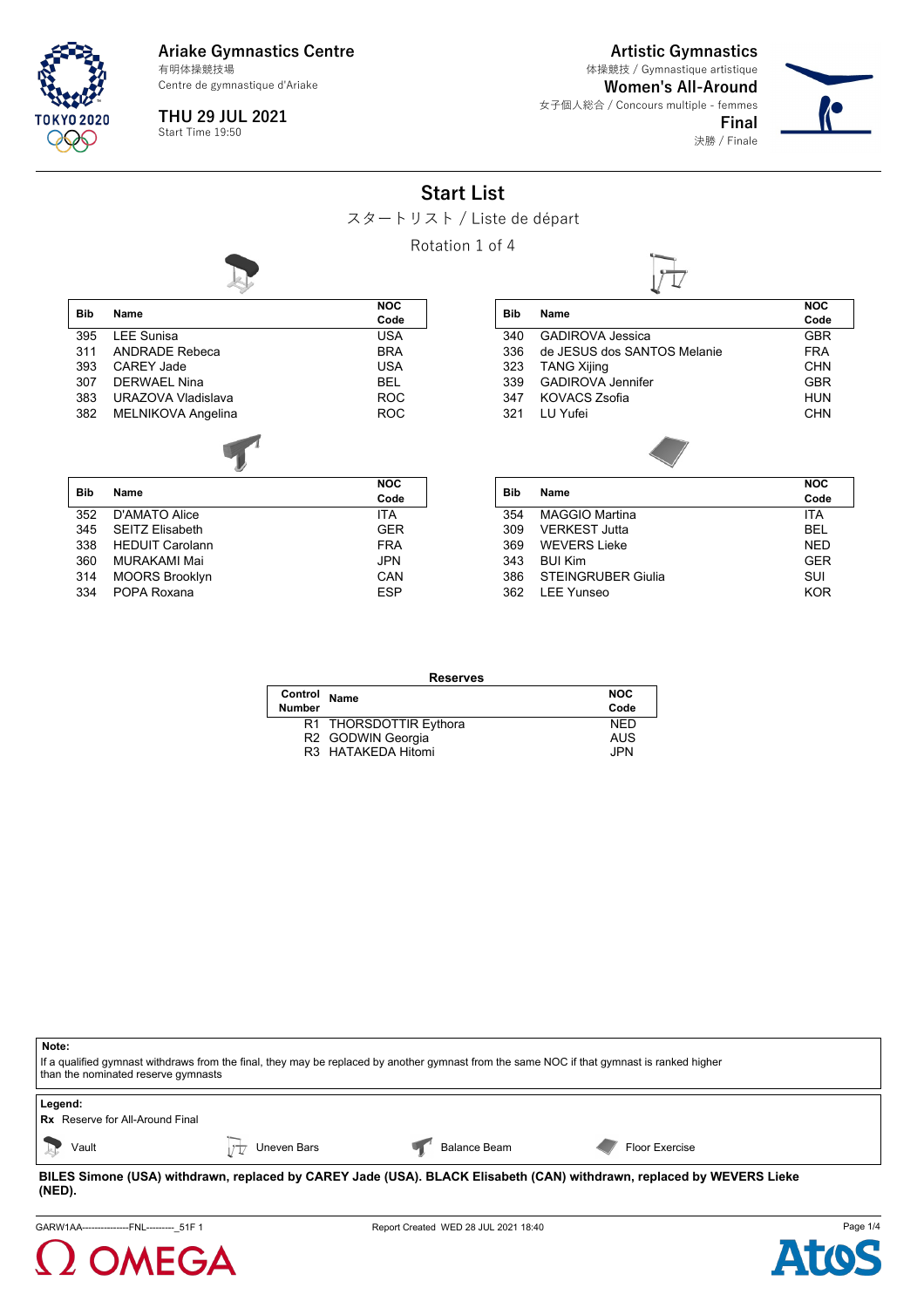

Centre de gymnastique d'Ariake

**THU 29 JUL 2021** Start Time 20:18

**Artistic Gymnastics**

**Women's All-Around** 女子個人総合 / Concours multiple - femmes 体操競技 / Gymnastique artistique



**Final** 決勝 / Finale

## **Start List**



Rotation 2 of 4



| <b>Bib</b> | Name                      | <b>NOC</b><br>Code |
|------------|---------------------------|--------------------|
| 309        | <b>VERKEST Jutta</b>      | <b>BEL</b>         |
| 369        | <b>WEVERS Lieke</b>       | <b>NED</b>         |
| 343        | <b>BUI Kim</b>            | <b>GER</b>         |
| 386        | <b>STEINGRUBER Giulia</b> | SUI                |
| 362        | <b>IFF Yunseo</b>         | <b>KOR</b>         |
| 354        | <b>MAGGIO Martina</b>     | <b>ITA</b>         |
|            |                           |                    |
| Bib        | Name                      | NOC                |
|            |                           |                    |

| Bib | Name                        | Code       |
|-----|-----------------------------|------------|
| 336 | de JESUS dos SANTOS Melanie | <b>FRA</b> |
| 323 | <b>TANG Xijing</b>          | <b>CHN</b> |
| 339 | <b>GADIROVA Jennifer</b>    | <b>GBR</b> |
| 347 | KOVACS Zsofia               | <b>HUN</b> |
| 321 | LU Yufei                    | <b>CHN</b> |
| 340 | <b>GADIROVA Jessica</b>     | <b>GBR</b> |
|     |                             |            |

| Bib        | Name                   | <b>NOC</b> |
|------------|------------------------|------------|
|            |                        | Code       |
| 311        | <b>ANDRADE Rebeca</b>  | <b>BRA</b> |
| 393        | <b>CAREY Jade</b>      | USA        |
| 307        | <b>DERWAEL Nina</b>    | BEL        |
| 383        | URAZOVA Vladislava     | <b>ROC</b> |
| 382        | MELNIKOVA Angelina     | <b>ROC</b> |
| 395        | <b>LEE Sunisa</b>      | USA        |
|            |                        |            |
| <b>Bib</b> | Name                   | <b>NOC</b> |
|            |                        | Code       |
| 345        | <b>SEITZ Elisabeth</b> | GER        |
| 338        | <b>HEDUIT Carolann</b> | <b>FRA</b> |
| 360        | MURAKAMI Mai           | JPN        |
| 314        | <b>MOORS Brooklyn</b>  | CAN        |
| 334        | POPA Roxana            | ESP        |
| 352        | D'AMATO Alice          | ITA        |

| Note:<br>If a qualified gymnast withdraws from the final, they may be replaced by another gymnast from the same NOC if that gymnast is ranked higher<br>than the nominated reserve gymnasts |
|---------------------------------------------------------------------------------------------------------------------------------------------------------------------------------------------|
| Legend:<br><b>Rx</b> Reserve for All-Around Final                                                                                                                                           |

| <b>Rx</b> Reserve for All-Around Final |  |  |  |
|----------------------------------------|--|--|--|
|                                        |  |  |  |

Vault Vault Vault Vault Uneven Bars **Balance Beam**  $\sqrt{\frac{1}{K}}$  Balance Beam **Floor Exercise** 

**BILES Simone (USA) withdrawn, replaced by CAREY Jade (USA). BLACK Elisabeth (CAN) withdrawn, replaced by WEVERS Lieke (NED).**

GARW1AA-----------------FNL------------51F 1 **Report Created WED 28 JUL 2021 18:40** Page 2/4



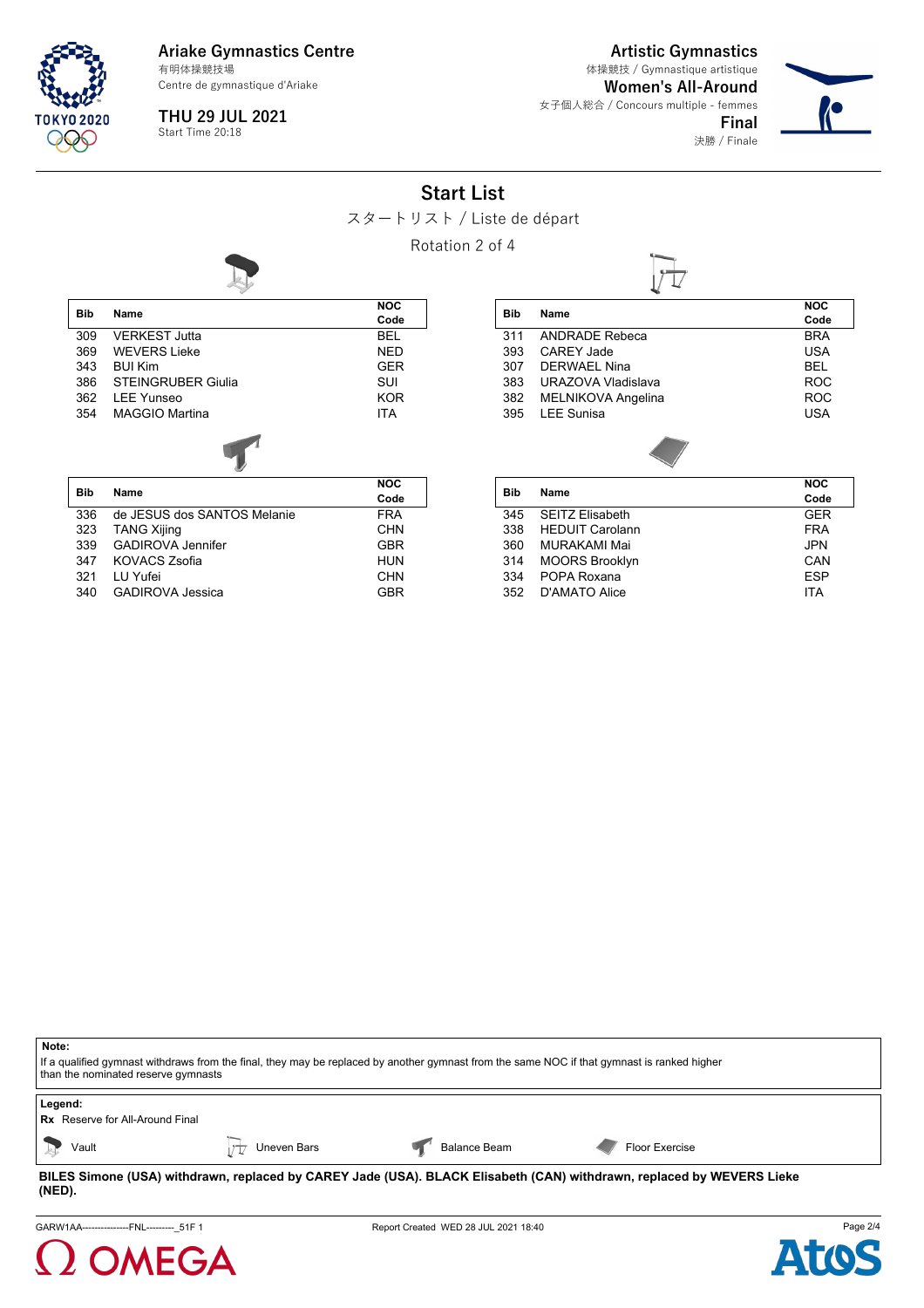

Centre de gymnastique d'Ariake

**THU 29 JUL 2021** Start Time 20:47

**Artistic Gymnastics**

**Final**

**Women's All-Around** 女子個人総合 / Concours multiple - femmes 体操競技 / Gymnastique artistique



決勝 / Finale

# **Start List**



Rotation 3 of 4



| <b>Bib</b> | <b>Name</b>            | <b>NOC</b> | <b>Bib</b> | Name             |
|------------|------------------------|------------|------------|------------------|
|            |                        | Code       |            |                  |
| 338        | <b>HEDUIT Carolann</b> | <b>FRA</b> | 369        | <b>WEV</b>       |
| 360        | MURAKAMI Mai           | <b>JPN</b> | 343        | <b>BUI K</b>     |
| 314        | <b>MOORS Brooklyn</b>  | <b>CAN</b> | 386        | <b>STEI</b>      |
| 334        | POPA Roxana            | <b>ESP</b> | 362        | LEE <sup>'</sup> |
| 352        | D'AMATO Alice          | <b>ITA</b> | 354        | <b>MAG</b>       |
| 345        | <b>SEITZ Elisabeth</b> | <b>GER</b> | 309        | <b>VERI</b>      |
|            |                        |            |            |                  |
| .          | $\blacksquare$         | <b>NOC</b> | .          |                  |

| <b>Bib</b> | Name               | Code       |  |
|------------|--------------------|------------|--|
| 393        | <b>CAREY Jade</b>  | <b>USA</b> |  |
| 307        | DERWAFI Nina       | BEL        |  |
| 383        | URAZOVA Vladislava | <b>ROC</b> |  |
| 382        | MELNIKOVA Angelina | <b>ROC</b> |  |
| 395        | <b>LEE Sunisa</b>  | <b>USA</b> |  |
| 311        | ANDRADE Rebeca     | <b>BRA</b> |  |
|            |                    |            |  |

| <b>Bib</b> | Name                      | <b>NOC</b><br>Code |
|------------|---------------------------|--------------------|
| 369        | <b>WEVERS Lieke</b>       | <b>NED</b>         |
| 343        | <b>BUI Kim</b>            | <b>GER</b>         |
| 386        | <b>STEINGRUBER Giulia</b> | SUI                |
| 362        | <b>LEE Yunseo</b>         | <b>KOR</b>         |
| 354        | <b>MAGGIO Martina</b>     | <b>ITA</b>         |
| 309        | VERKEST Jutta             | <b>BEL</b>         |
|            |                           |                    |
| Dih        | <b>Namo</b>               | <b>NOC</b>         |

| Bib | Name                        | טשו        |
|-----|-----------------------------|------------|
|     |                             | Code       |
| 323 | TANG Xijing                 | CHN        |
| 339 | <b>GADIROVA Jennifer</b>    | <b>GBR</b> |
| 347 | KOVACS Zsofia               | <b>HUN</b> |
| 321 | I U Yufei                   | <b>CHN</b> |
| 340 | <b>GADIROVA Jessica</b>     | <b>GBR</b> |
| 336 | de JESUS dos SANTOS Melanie | <b>FRA</b> |
|     |                             |            |

| Note:<br>If a qualified gymnast withdraws from the final, they may be replaced by another gymnast from the same NOC if that gymnast is ranked higher<br>than the nominated reserve gymnasts |             |                     |                       |  |  |
|---------------------------------------------------------------------------------------------------------------------------------------------------------------------------------------------|-------------|---------------------|-----------------------|--|--|
| Legend:<br><b>Rx</b> Reserve for All-Around Final                                                                                                                                           |             |                     |                       |  |  |
| Vault                                                                                                                                                                                       | Uneven Bars | <b>Balance Beam</b> | <b>Floor Exercise</b> |  |  |

**BILES Simone (USA) withdrawn, replaced by CAREY Jade (USA). BLACK Elisabeth (CAN) withdrawn, replaced by WEVERS Lieke (NED).**

GARW1AA------------------FNL-------------51F 1 **Report Created WED 28 JUL 2021 18:40** Page 3/4